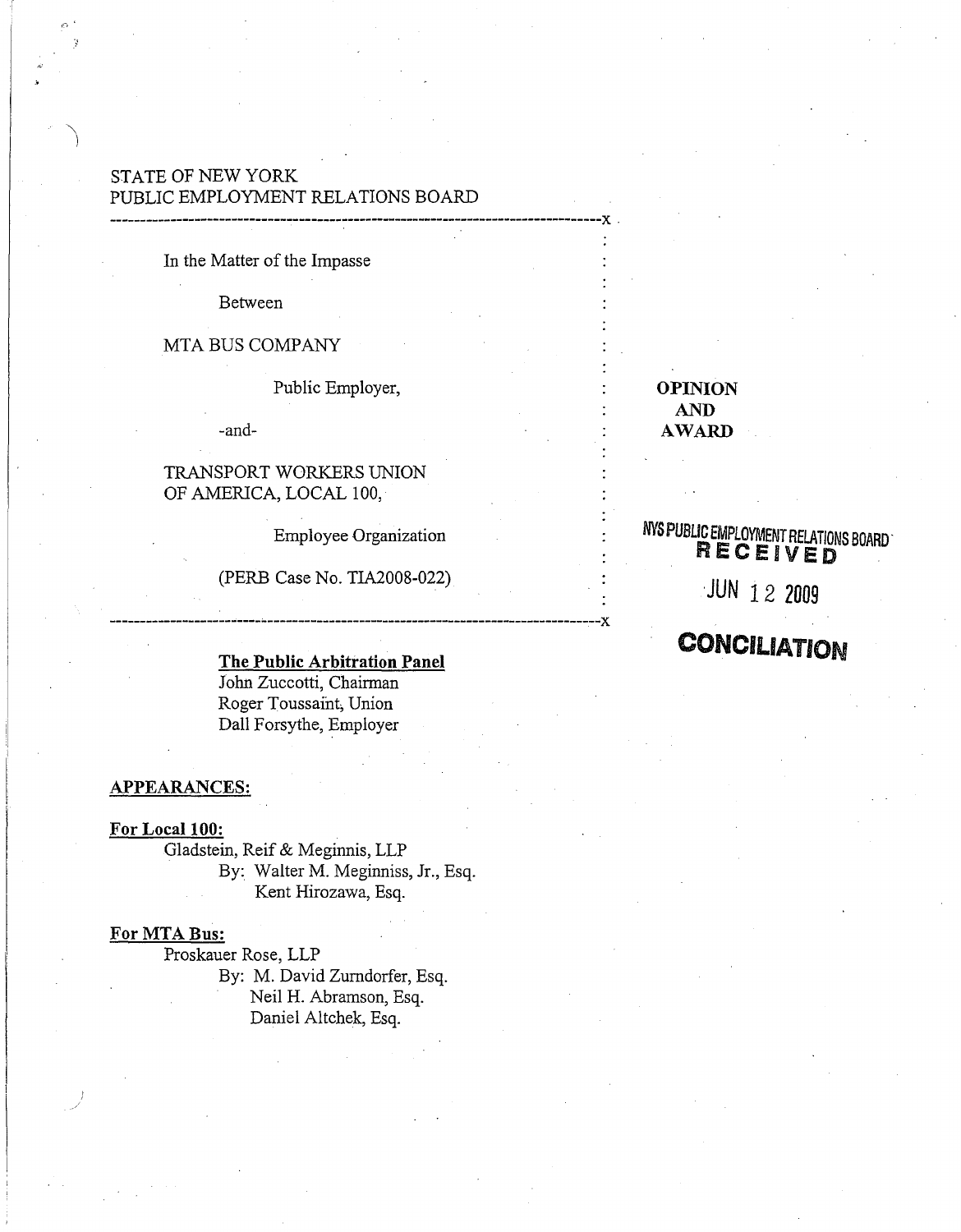#### **BACKGROUND**

Pursuant to the provisions contained in Section 209.5 of the Civil Service Law (commonly referred to as the Taylor Law), the New York State Public Employment Relations .Board ("PERB") designated the Chairperson, the Public Employer and Employee Organization Panel Members to make a just and reasonable determination of the outstanding issues in the dispute between MTA Bus Company ("MTA Bus" or "Employer") and Transport Workers Union of America, Local 100 ("Union"). *(See January 8, 2009 Correspondence from Richard* A. Curreri, PERB's Office of Conciliation Director, acknowledging receipt of the parties' filings and confirming the agreed upon issues to be submitted to the properly designated  $panel.'$ )

MTA Bus is a subsidiary of the MTA created after the MTA began taking over seven private bus lines in 2005 pursuant to an agreement with City of New York ("the City"). The employees of five of the private companies - Liberty Lines, New York Bus, Jamaica, Triborough and Queens Surface – were represented by Local 100, and the MTA agreed to assume the existing contracts, the last of which expired in the spring of 2003.

In 2005, when the MTA began its takeover of the private bus lines, the Employer and the Union began negotiations with respect to successor agreements, and on December 22, 2005, the parties negotiated a Term Sheet (Union Exhibit 14) setting forth various terms and conditions of employment for both TA/OA and MTA Bus. However, no final agreement was reached.

 $<sup>1</sup>$  In this January 8, 2009 letter, Mr. Curreri noted the parties' joint petition with respect to the</sup> dispute between the Transit Authority/MABSTOA ("TA/OA") and the Union (PERB Case No. TIA2008-021). Mr. Curreri set forth that the same panel designated for the MTA Bus matter would make a just and reasonable determination of the outstanding issues in the TA/OA matter. Thus, the Panel will issue a separate decision in regard to the TA/OA matter.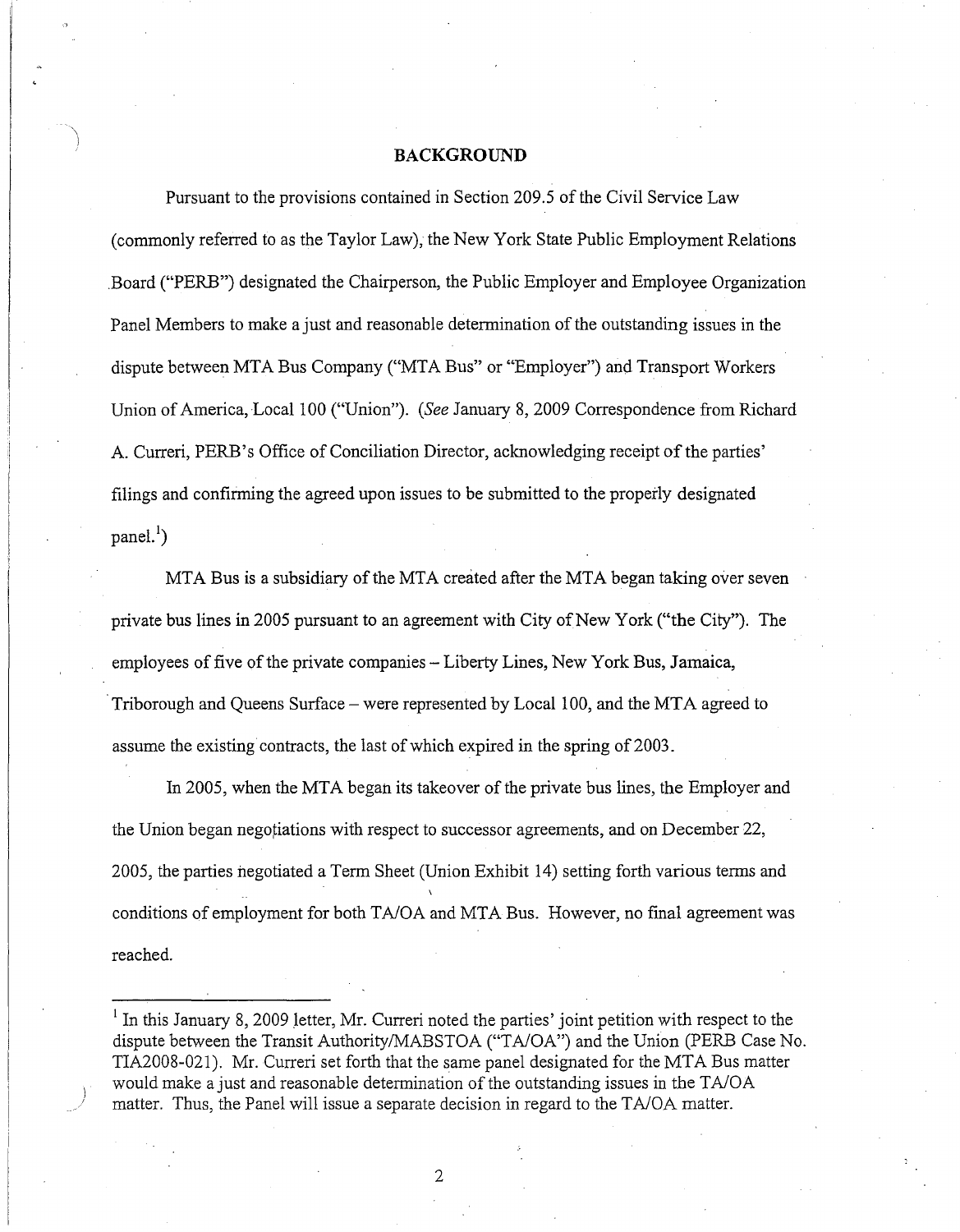Continuing negotiations with respect to the terms and conditions ofthe T*AlOA 2005-* 2009 Collective Bargaining Agreement ("T*AlOA* 2005-2009 CBA") resulted in a signed Memorandum of Understanding ("MOU"), dated December 27,2005 (Union Exhibit 2). However, on January 20, 2006, TA/OA's Union-represented employees voted against ratification of the December 27, 2005 MOU. Subsequently, in August 2006, *TA/OA* and Local 100 commenced interest arbitration hearings before Chairman George Nicolau, Union Panel Member Basil A. Paterson and Employer Panel Member Gary Dellaverson. On December 16, 2006, the Nicolau Panel issued an award (Union Exhibit 3) incorporating the terms of the December 27, 2005 MOU, effective for a term ending January 15,2009.

",)

The Nicolau decision set the pattern for the 2006-2009 contract between MTA Bus and the Union. After the Nicolau award was issued, MTA Bus and the Union continued . negotiations with the express understanding that the MTA Bus agreement would have parallel economic tenns to those set forth in the *TA/OA* 2005-2009 CBA. Nevertheless, the parties remained unable to reach any specific agreement establishing the tenns and conditions of employment for the 2006-2009 period. After entering into several "cooling off' letter agreements in 2006 and 2007 (MTA Bus Exhibits 2-5), by late 2008, the parties had reached an understanding as to most of the terms and conditions of employment to be contained in a successor agreement. However, the parties could not agree on the valuation (referred to by the parties as "costing") of the terms and conditions of employment to be set forth in their tentative successor agreement. Accordingly, the tentatively agreed terms and conditions of employment were never implemented. Those tenns, as set forth in a November 2008 MOD (MTA Bus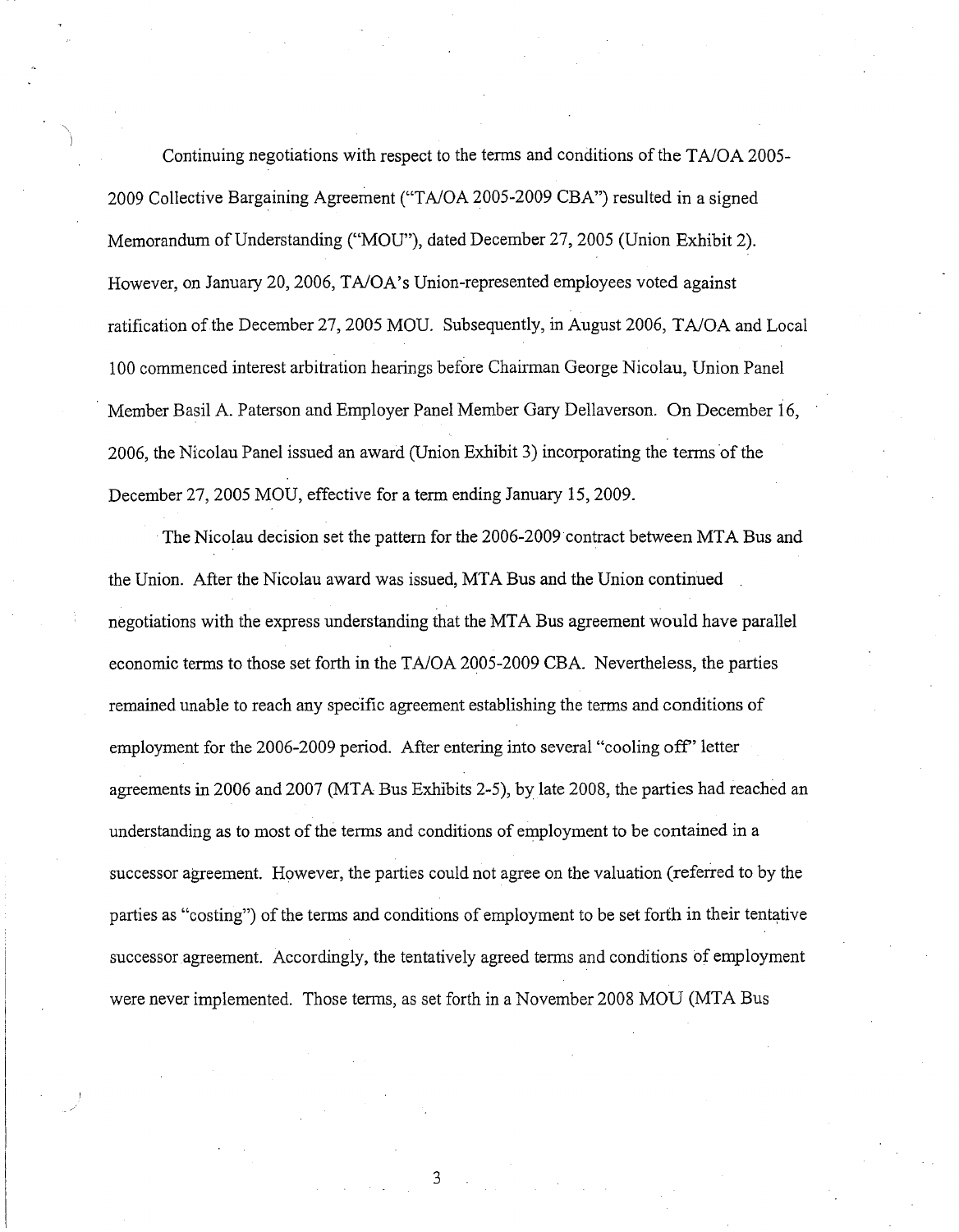Exhibit 20), were restated, in material part, and submitted to the Panel on the first day of the hearing as Union Exhibit 1 (the "Language Submission").<sup>2</sup>

Subsequently, on January 6, 2009, the parties filed a Declaration of Impasse and Request for Interest Arbitration with,PERB. After a scheduling conference held on March 19, 2009, the Panel determined that it would begin the interest arbitration proceedings by first setting the terms and conditions of employment for MTA Bus employees for the period April 1,2006 through January 15,2009 or March 31, 2009, and that such proceeding would be designated as "MTA Bus I." The parties agreed that the terms and conditions of employment for MTA Bus employees with respect to the period January 16,2009 (or April 1,2009) through January 15, 2012 would be designated as "MTA Bus II." They further agreed that the terms of the MTA Bus II contract would, in part, be determined by the TA/OA award issued by the Panel(PERB Case No. TIA2008-021). Finally, the parties agreed that the net economic value of improvements in the MTA Bus II contract will be equal to the net economic value of the TAlOA award. *(See* May 4,2009 email to Panel from Walter M. Meginniss, Jr.).

Thus, this interest arbitration was limited in scope to determining the cost of the changes in terms and conditions set forth in the TA/OA 2005-2009 CBA and whether the parties' previously agreed changes in terms and conditions of employment fell within the costing pattern established by the TA/OA 2005-2009 CBA. The three primary areas of contention between the Union and the Employer were: (i) the amortization period(s) to be used in costing certain pension benefit improvement(s); (ii) whether the Union should receive a

 $2$  The Language Submission did not contain a provision for the previously agreed percentage wage increases set forth in the November 2008 MOD. Further, the Language Submission did not contain a contract termination date. The Panel's Opinion and Award with respect to the previously agreed percentage wage increases and the contract termination date is set forth below.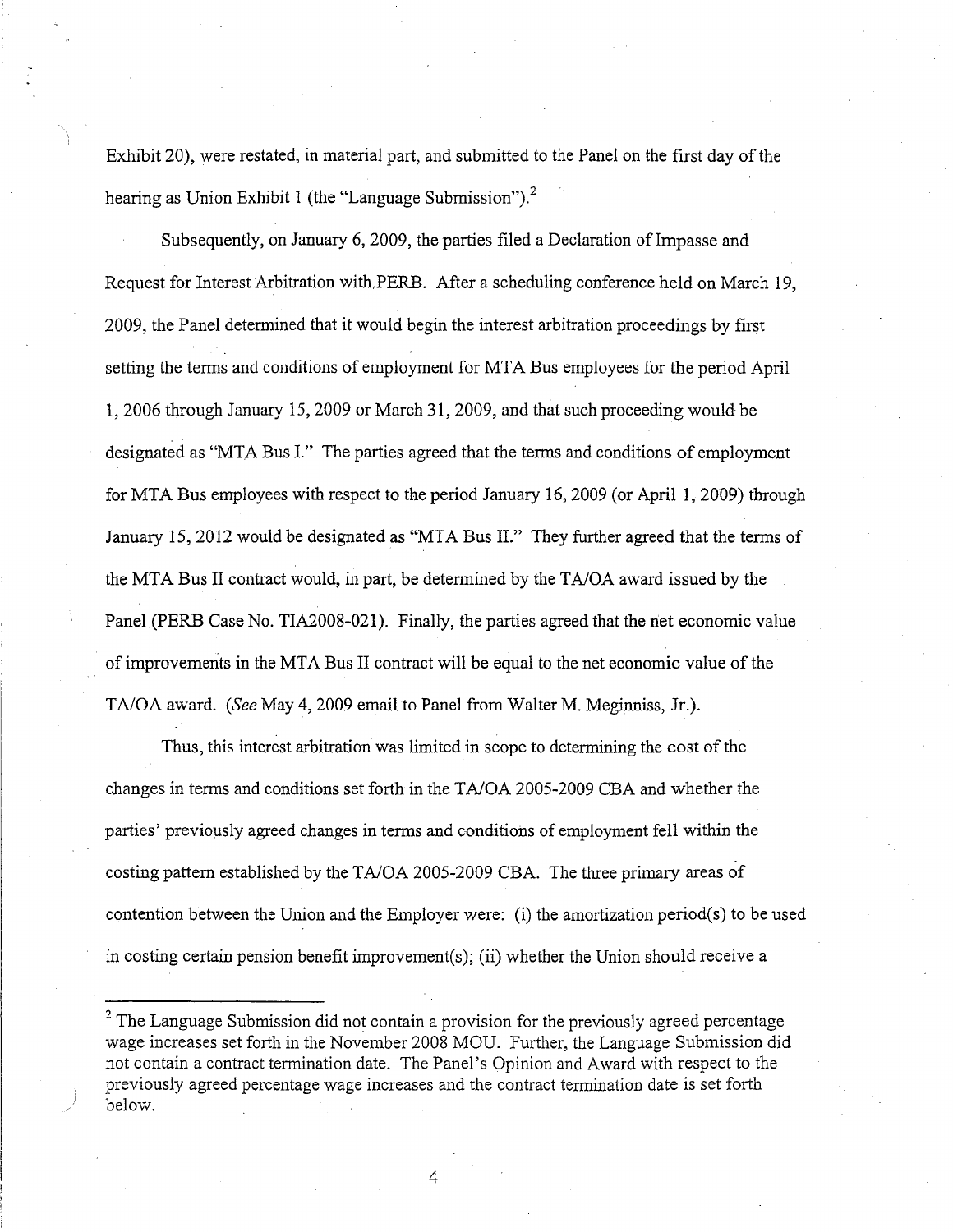0.7% credit for the creation of a new Facility Maintainer position; and (iii) whether a terminal date of January 15, 2009 rather than March 31, 2009 would result in a  $0.7\%$  cost to the Employer. In addition, due to the passage of time since the drafting of the MOUs upon which the Language Submission is based, the effective dates of certain provisions contained in the Language Submission will be addressed by the Panel as set forth herein below.

The interest arbitration hearings pertaining to MTA Bus I were held on April 14, 16 and 23 and May 7 and 8, 2009 in New York City at the offices of Weil, Gotshal & Manges LLP. Both parties were-represented by counsel and introduced evidence, presented testimony, summoned witnesses, examined and cross-examined witnesses and otherwise supported their respective positions on the outstanding issues before the Panel. The parties submitted posthearing briefs, and the Record closed on June 1, 2009, the date the post-hearing briefs were received.

Thereafter, the Panel fully reviewed all data, evidence, argument and issues submitted by the parties. After meeting in executive sessions and deliberating on each of the outstanding issues, the Panel reached unanimous agreement on the terms of this Interest Arbitration Award ("Award").

The positions taken by both parties are adequately specified in their pre-hearing and, post-hearing written submissions and numerous hearing exhibits, which are all incorporated by reference into this Award. Such positions merely will be summarized for the purposes of this Opinion and Award.

Accordingly, set out herein is the Panel's Award as to what constitutes a just and reasonable determination ofthe parties' arbitration eligible terms and conditions of employment for the period April 1, 2006 through March 31, 2009.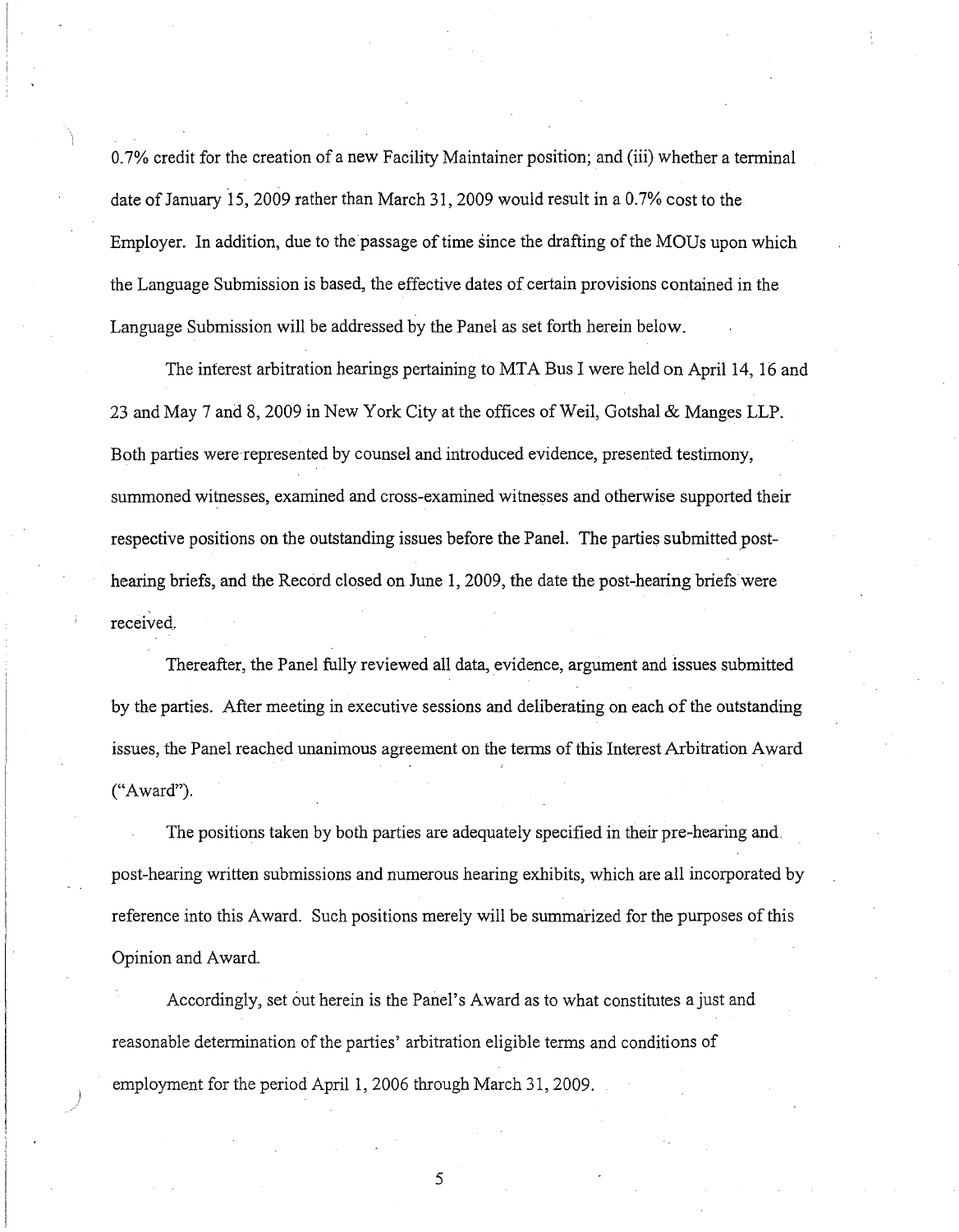In arriving at such determination, the Panel has specifically reviewed and considered

the following factors, as detailed in Section 209.5 of the Civil Service Law:

(i) comparison of the wages, hours fringe benefits, conditions and characteristics of employment of the public employees involved in the impasse proceeding with the wages, hours, fringe benefits, conditions and characteristics of employment of other employees performing similar work and other employees generally in public or private employment in New York City or comparable communities;

(ii) the overall compensation paid to the employees direct wage compensation, overtime and premium pay, vacations, holidays and other excused time, insurance, pensions, medical and hospitalization benefits, food and apparel furnished, and all other benefits received;

(iii) the impact of the panel's award on the financial ability of the public employer to pay, on the present fares and on the continued provision of services to the public;

(iv) changes in the average consumer prices for goods and services, commonly known as the cost of living;

 $(v)$  the interest and welfare of the public; and

(vi) such other factors as are nonnally and customarily considered in the determination of wages, hours, fringe benefits and other working conditions in collective negotiations or impasse panel proceedings.

Both parties have agreed that an award for MTA Bus employees that grants economic value

equivalent to that of the *TA/OA 2005-2009* CBA will, in fact, meet the statutory standards.

The economic value of this Award for MTA Bus employees is equivalent to that of the TA/OA

2005-2009 CBA.

)<br>)

#### **DISCUSSION**

For the reasons set forth below, the Panel has detennined that the MTA Bus I contract

shall cover a period from April 1, 2006 through March 31, 2009. The Panel has determined

that the Union's proposed costings with respect to pension improvements falls within the 2005-

*2009 TAIGA* cost pattern of 10.07%. The Panel declines to mle on the Facility Maintainer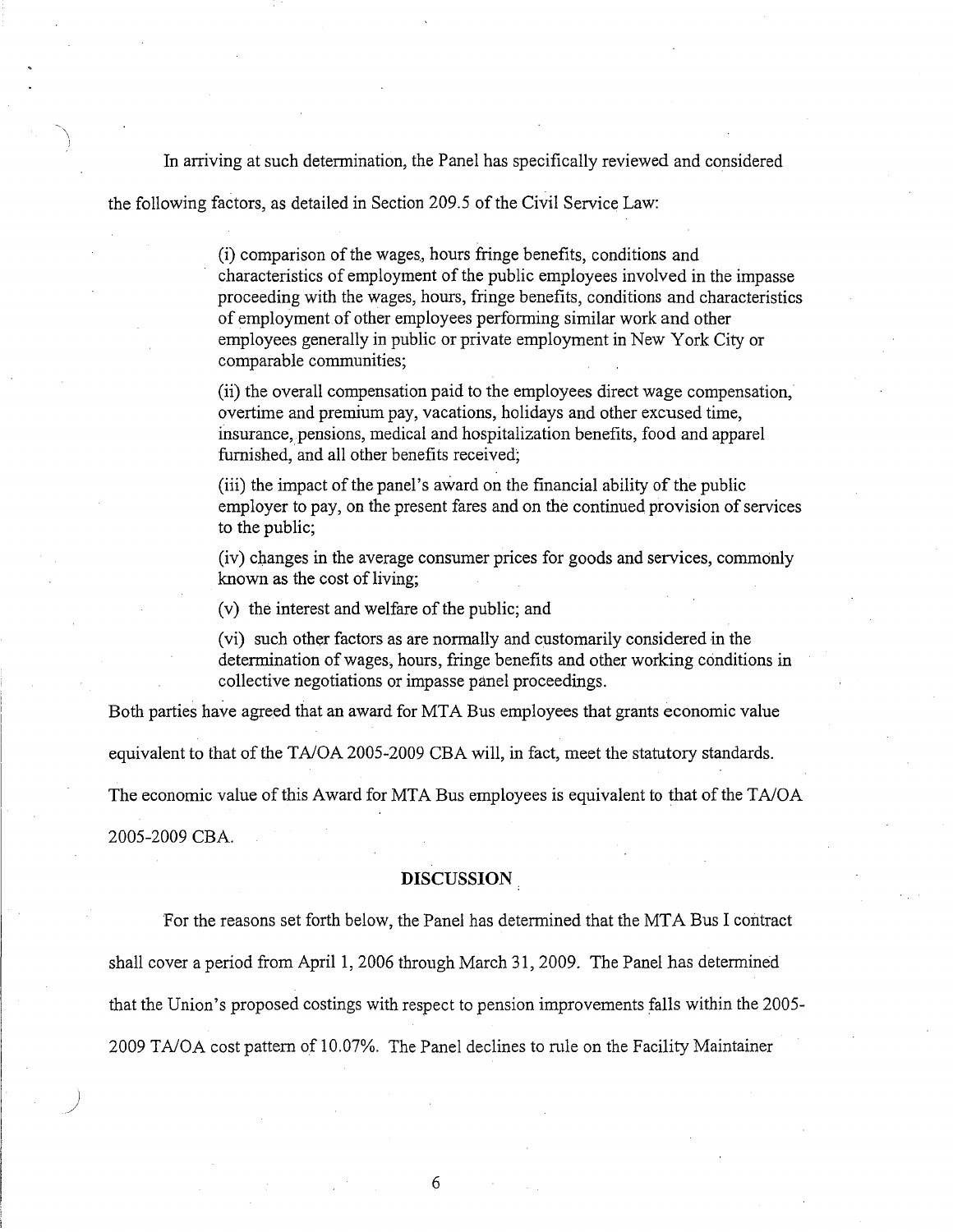issue, finding the issue moot with respect to the April 1,2006 through March 31,2009 period covered by MTA Bus 1.

The other material terms set forth in the Language Submission were not in dispute and will be incorporated by reference in the Panel's Opinion and Award, subject to certain modifications, and only to the extent they are consistent with the Panel's determinations contained in this Opinion and Award.

#### COST ASSESSMENT OF THE 2005-2009 T*AlOA* CBA

#### PANEL DETERMINATION:

The Panel has determined that the cost of the *TA/OA 2005-2009* CBA is 10.07%. *(See* MTA Exhibit 1). In 2006, the Nicolau Interest Arbitration Panel set the terms and conditions for the *TAlOA* 2005-2009 CBA(Union Exhibit 3) based on the parties' December 27,2005 Memorandum of Agreement (Union Exhibit 2). Since that time, two ATU locals and other bargaining units have settled their contracts in accordance with this pattern. *(See* Union<sup>1</sup>) Exhibits 5 and 6).

#### THE PREVIOUSLY AGREED UPON BENEFITS

#### PENSION BENEFIT IMPROVEMENTS

The parties previously agreed to pension benefit improvements for several categories of personnel: active employees; post-takeover retirees (those employed by MTA Bus after the MTA took over the private bus operations but who have since retired); and pre-takeover retirees.

For active employees and post-takeover retirees, the parties agreed to a pension benefit improvement of \$105 per month per year of service for all who have 20 years of service and retire at age 57 or older, with the benefit improvement taking effect October 1,2008. For those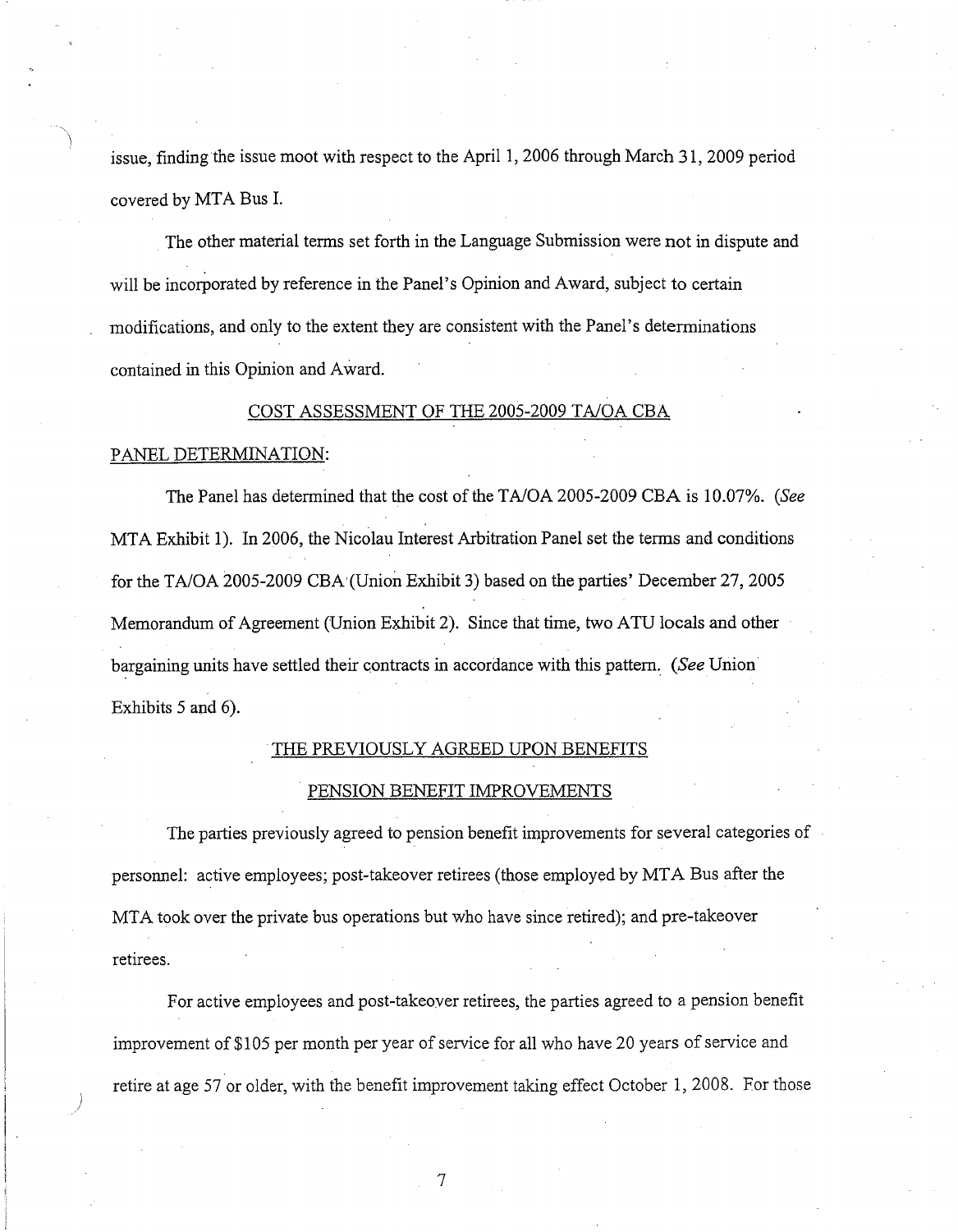employees who retired prior to the MTA Bus takeover of the private bus lines, the parties agreed to two different types of pension benefit improvements. For those who were participants in the former TWU Plan (i.e., retirees of Queens Surface, Jamaica and Triborough Bus), who were employed between August 1, 2002 and the date of the MTA takeover and who retired with at least 20 years of service, the parties agreed to an improvement of their pension benefit to \$105 per month per year of service. For all other pre-takeover retirees who previously participated in the TWU Plan and for pre-takeover retirees of New York Bus, the parties agreed to improve their benefit by 5% (referred to by the parties as a 5% Cost of Living Adjustment or "COLA").

The parties' primary costing dispute centered around the amortization period to be ascribed to these various pension benefit improvements. The Employer noted that the MTA's Defined Benefit Plan ("MTA DB Plan"), the pension fund that is now the source of the pension benefits for MTA Bus employees, utilized the "Frozen Initial Liability Method" in valuing plan liabilities (MTA Exhibit 16). Under the Frozen Initial Liability Method, a plan's total liabilities are split into two pieces - liability attributed to future service and liability attributed to past service. The Employer's expert, Robert LaMontagne, testified that the future service liability is treated in a manner similar to the aggregate funding method, with an average future working life amortization period (generally spanning 10 to 15 years) while the past service liability is amortized over a fixed number of years. (Tr. 774-75). Mr. LaMontagne then recommended a 5-year amortization period for the group of existing retirees who would be immediately eligible to receive the improved benefit. However, Mr. LaMontagne acknowledged that it also would be reasonable to use a 10-year amortization period for such immediately payable benefits. (Tr. 816, Union Exhibit 43).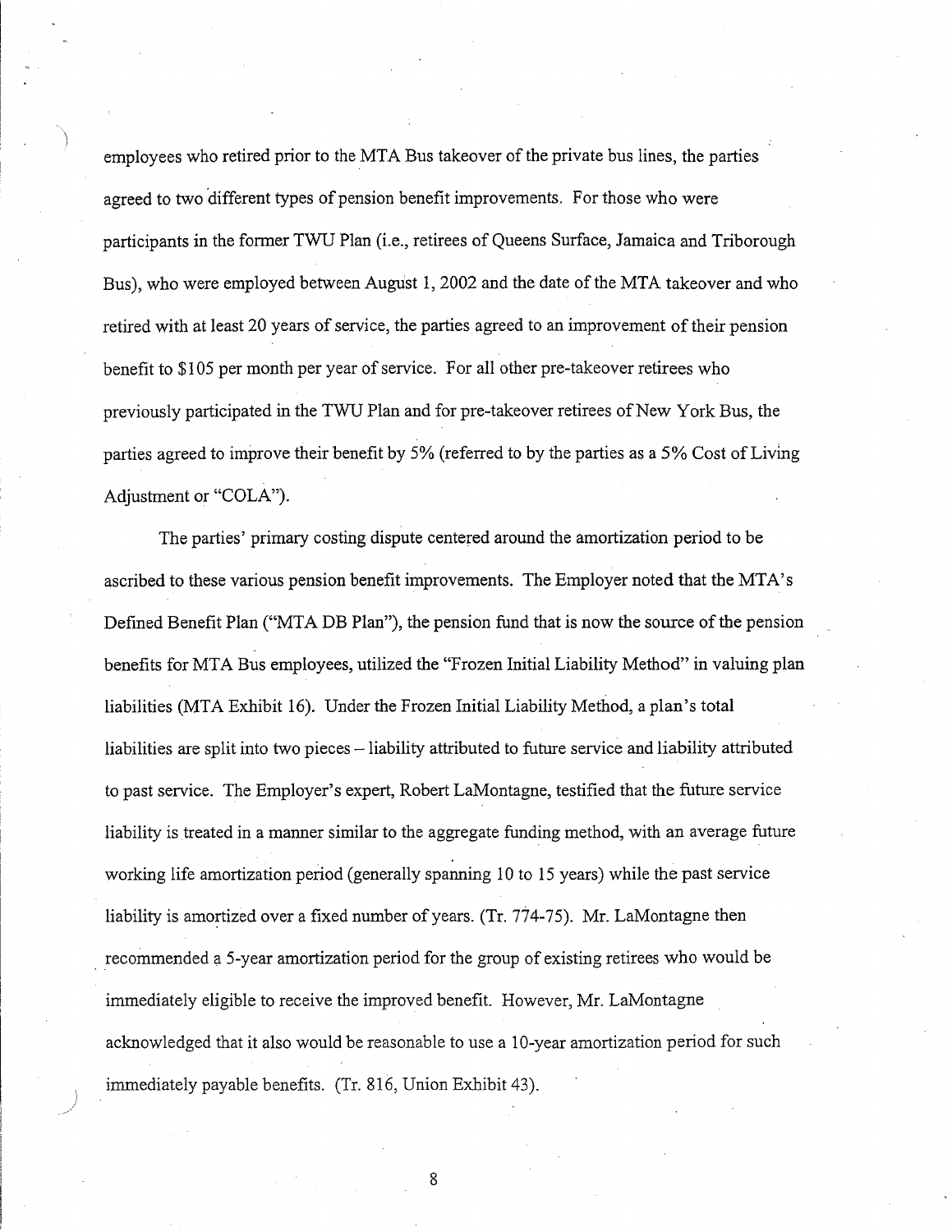The Union, noting the flexibility available to public sector employers in setting amortization standards as such employers are unconstrained by ERISA's rules and regulations, argued for either a 21-year or 30-year amortization period for pension benefit improvements to be provided to active employees upon retirement based on similar valuations ascribed to pension benefit improvements made in other MTA bargaining units. Further, the Union expressed a willingness to accept a 10-year amortization period for retiree pension improvements.

#### PANEL DETERMINATION:

The Panel has considered the parties' respective arguments and has determined that a 21-year amortization period will be used to assess the costs ofthe pension improvements for active employees. Actuarial Valuation Reports for the MTA DB Plan show that the Plan sponsor chose a 21-year amortization period for a pension improvement for participants of the MetroNorth Plan and the LIRR Plan that was strikingly similar to the improvement at issue here. *(See* Union Exhibit 42).

The Panel has further determined that a 10-year amortization period will be used to assess the immediately payable costs of the pension improvement for current retirees. While the Employer advocated for a 5-year amortization period during the interest arbitration, the Employer's own expert, Mr. LaMontagne, acknowledged that a 10-year amortization period was reasonable (Tr. 816; Union Exhibit 43), and both the Employer and the Union used a 10 year amortization period during pre-impasse negotiations. (Tr. 320; 487-88).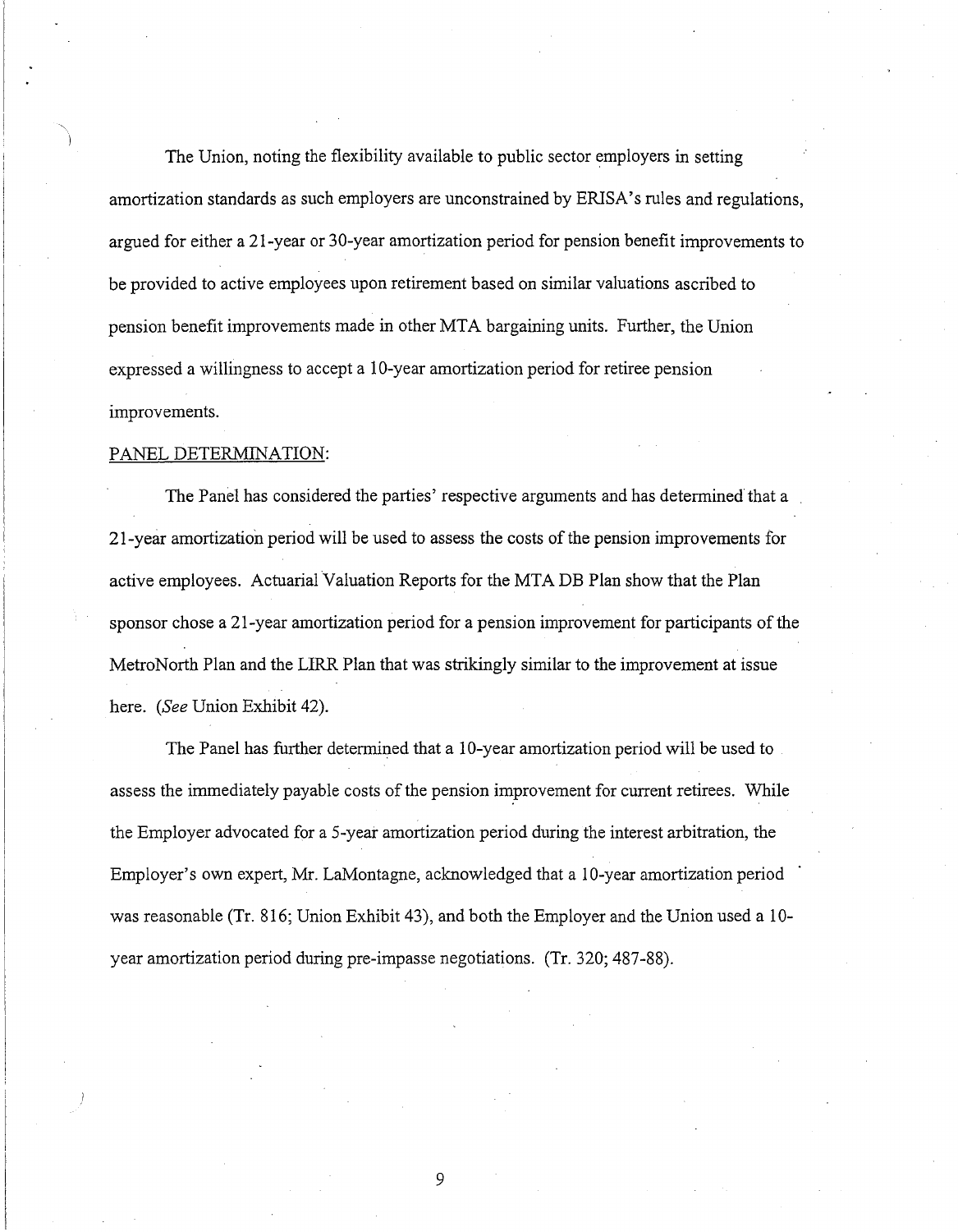| <b>Union Group</b>                                                                             | Amortization<br>Period | <b>Annual Cost</b> | % of Base<br>Labor Cost <sup>3</sup> |
|------------------------------------------------------------------------------------------------|------------------------|--------------------|--------------------------------------|
| Actives                                                                                        | 21 years               | \$2,293,000        | 1.86%                                |
| Post-takeover retirees                                                                         | 10 years               | \$850,000          | 0.69%                                |
| <b>Subtotal: Actives and post-</b><br>takeover retirees                                        |                        |                    | 2.55%                                |
| \$105/month/year of service<br>for TWU Plan retirees<br>retired between 8-1-02 and<br>takeover | 10 years               | \$1,080,000        | 0.88%                                |
| COLA for TWU Plan<br>retirees retired prior to<br>$8 - 1 - 02$                                 | 10 years               | \$680,000          | 0.55%                                |
| COLA for pre-takeover<br>retirees from New York Bus                                            | 10 years               | \$53,000           | 0.04%                                |
| Subtotal: Pre-takeover<br>retirees                                                             |                        |                    | 1.47%                                |
| <b>TOTAL</b>                                                                                   |                        | \$4,956,000        | 4.02%                                |

#### FACILITY MAINTAINER POSITION

MTA Bus sought to establish a new bargaining unit position under the title of Facility Maintainer. Current Union-represented employees would be eligible for the new position in. which they would conduct previously contracted-out major repairs and construction. Both the Union and the Employer agreed that the Union would receive a benefit in bringing this contracted-out work in-house but disagreed over whether the Union should be credited with the 0.7% of savings to the MTA generated by this position. The Employer did not dispute the

<sup>&</sup>lt;sup>3</sup> The percentage of base labor costs is calculated using the 1% figure agreed upon by the parties in negotiations of \$1,233,710.00. (Union Exhibit 25). Further, the parties have advised the Panel that they have agreed to modify the Language Submission so that the effective dates for each of the benefit improvements described in the table above shall be October 1, 2008.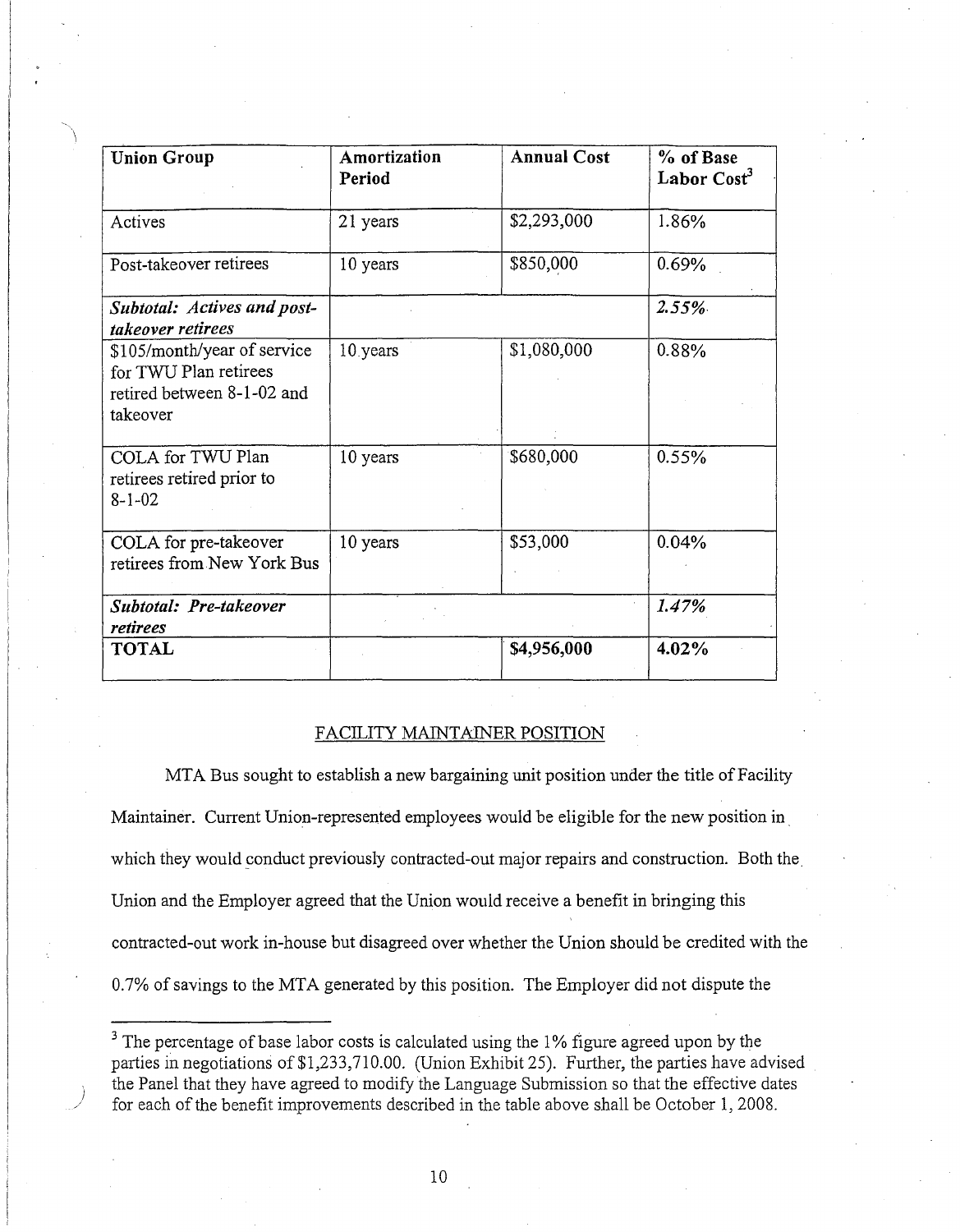savings valuation of 0.7% but instead asserted that no credit should be provided given the Employer's unilateral authority to establish the position. The Union disputed this assertion, arguing that the Employer did not in fact have the right to unilaterally establish the position because the new position would necessarily affect the terms and conditions of employment of Union-represented building maintenance personnel, a mandatory subject of collective bargaining.

#### PANEL DETERMINATION:

The Panel has determined that it need not reach the issue of whether the Union should receive its proposed 0.7% credit for the Employer's establishment of the Facility Maintainer position. The Panel's determination in MTA Bus I is limited to the 2006-2009 bargaining period. During the period covered by this Award, the MTA did not, in fact, proceed with the establishment of the Facility Maintainer position. Accordingly, the Panel considers this issue moot.

Should the Employer establish the Facility Maintainer position, the Panel strongly encourages the parties to meet and confer in order to resolve their disputes related to the establishment of such a position.

#### COTERMINOUS CONTRACT EXPIRATION DATE

In this proceeding, the Union sought a termination date of January 15, 2009 for the MTA Bus I contract, a date coterminous with the TAlOA contract. The Union based its argument on the Term Sheet (Union Ex. 14), which provided that MTA Bus employees were entitled to a full share of the economic terms of the 2005-2009 TA/OA contract.

The Employer noted that a termination date of January 15, 2009 rather than March 31, 2009 would result in a contract of33.5 months rather than 36 months. This shorter contract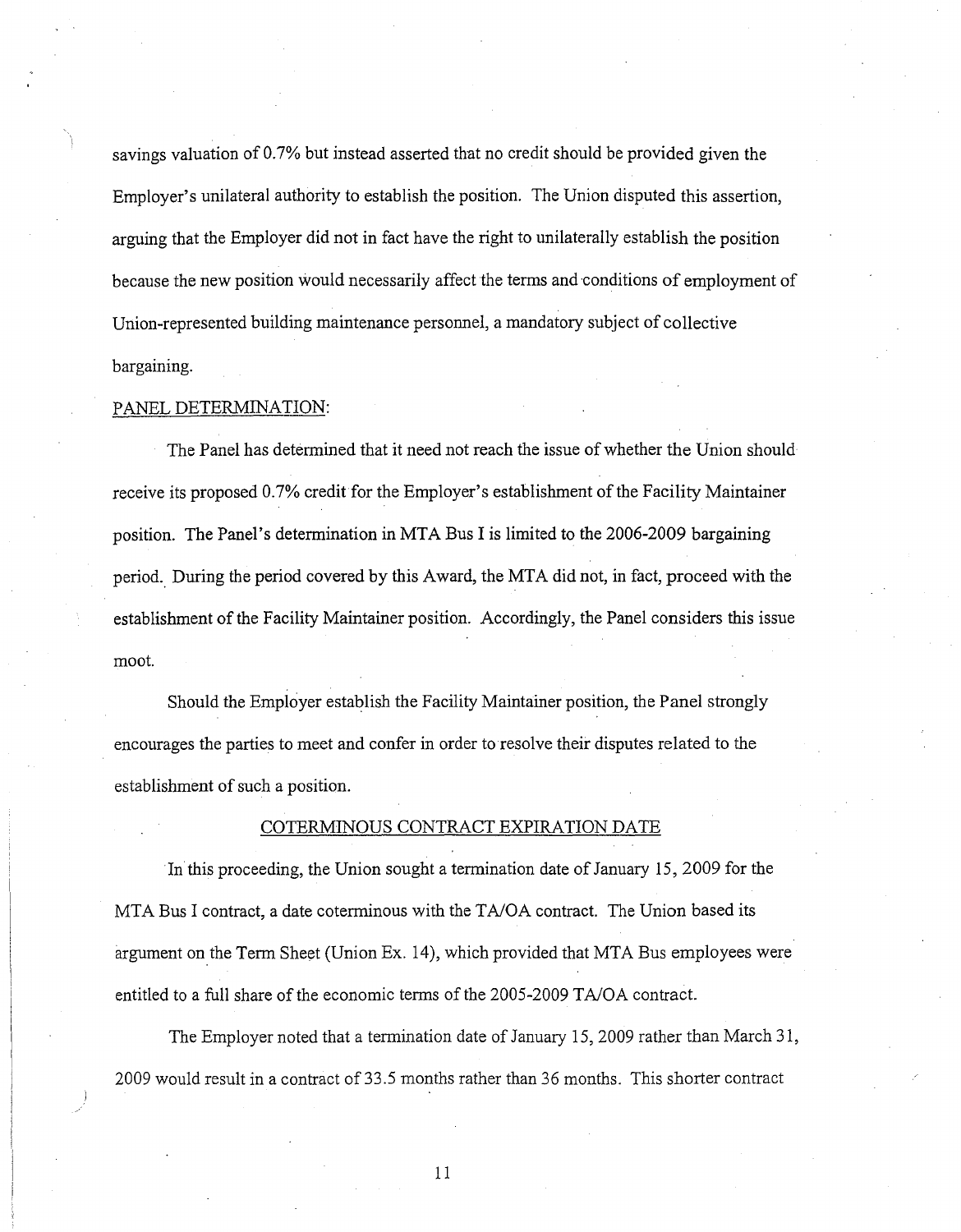term would result in an extra cost of 0.7% to the Employer due to earlier implementation ofthe successor contract's anticipated increased labor costs. *(See* MTA Bus Exhibit 18, pgs. 15-16). PANEL DETERMINATION:

The Panel has determined that the MTA Bus I contract will terminate on March 31, 2009 rather than January 15,2009. The Panel's determination is based upon its conclusion that the acceleration of the contract termination date cannot be awarded without incurring a  $0.7\%$ cost, thereby exceeding the already established aggregate.l 0.07% cost of contract improvements.

Of course, the parties are free to address this issue in MTA Bus II.

#### TRAINING AND UPGRADING FUND AND CHILD CARE FUND

The Union sought to have MTA Bus contribute to the pre-established New York City Transit Authority/Local 100 Training and Upgrading Fund and the New York City Transit Authority/Local 100 Child Care Fund.

#### PANEL DETERMINATION:

) ./

The Panel has determined that the provision contained in the Language Submission providing for the Employer's contribution to the Training and Upgrading Fund and the Child Care Fund should be deleted. MTA Bus employees were not permitted to participate in the Training and Upgrading Program or the Child Care Program during the period April 1, 2006 through March 31,2009 applicable to MTA Bus 1. Accordingly, the Panel finds the contributions to the above-identified funds unnecessary.

The parties are free to address the issue in MTA Bus II.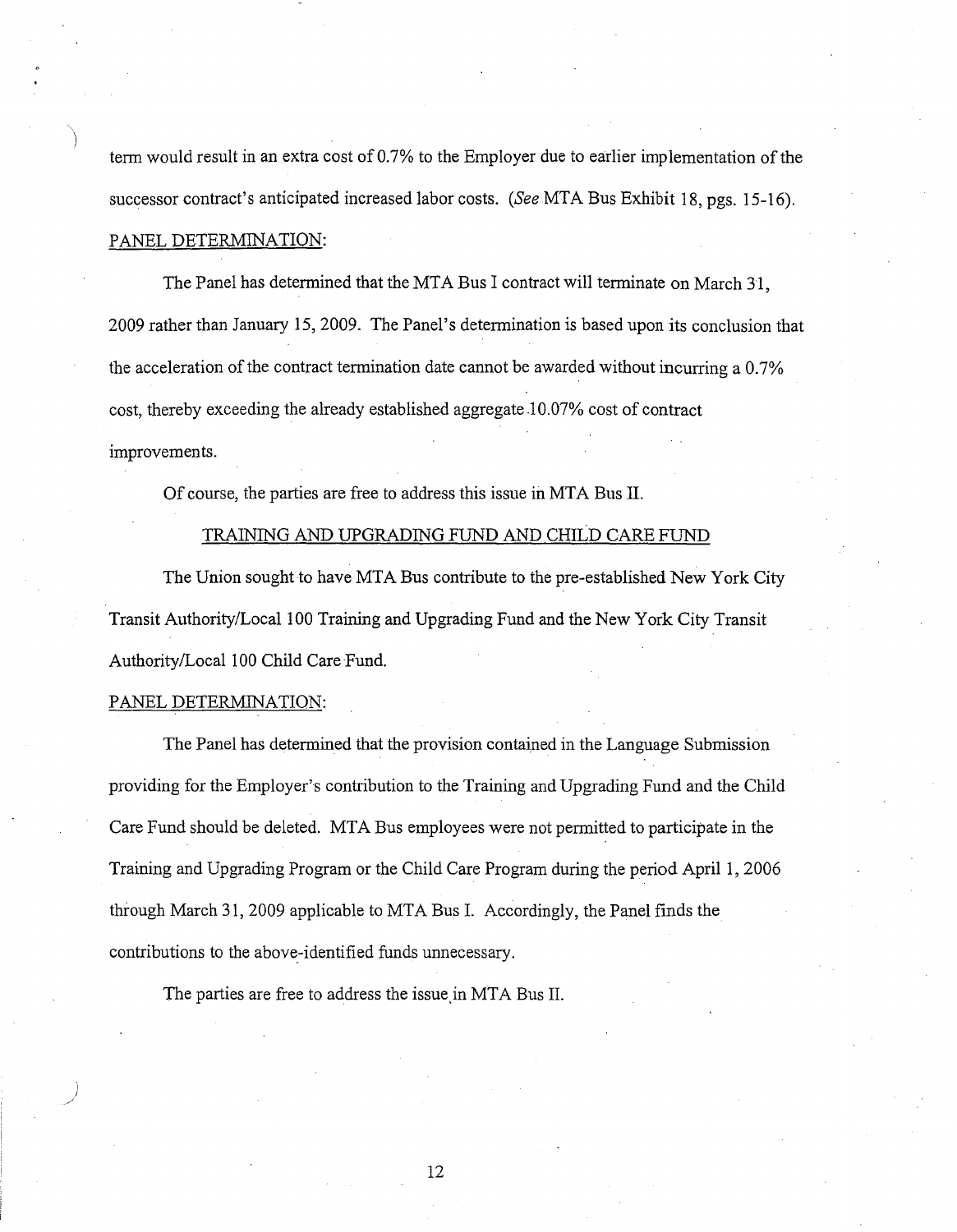#### MISCELLANEOUS EFFECTIVE DATE ISSUES

The Language Submission, which is based upon the parties' previously drafted MOUs, raises issues with respect to the effective dates of certain provisions due to the passage of time and other changed circumstances.

#### PANEL DETERMINATION:

#### A. Wage Parity

The Language Submission provides for a January 15, 2009 effective date for implementation of the Wage Parity provisions contained in Appendix A thereto. The Employer contends that this provision was intended to go into effect on the last day of the agreement, which the Panel has now determined is March 31, 2009. The Union contends that the parties bargained for a January 15,2009 effective date. The Union argues further that the effectiveness of this provision should not change regardless of the Panel's determination concerning the terminal date of the contract.

The Panel finds that, at the time the MOUs serving as the basis ofthe Language Submission were drafted, the parties. anticipated a January 15 contract termination date and intended the Wage Parity provisions to become effective at that time. Now, as a result of the Panel's determination to leave the contract termination date at March 31, the Panel finds that the Wage Parity provisions shall become effective on March 31, 2009.

#### B. Bi-Weekly Payroll

The Language Submission provides that all existing on-site check cashing services made available to employees at various MTA Bus locations would end "upon ratification." Because the parties' final contract will be resolved by this Opinion and Award, no ratification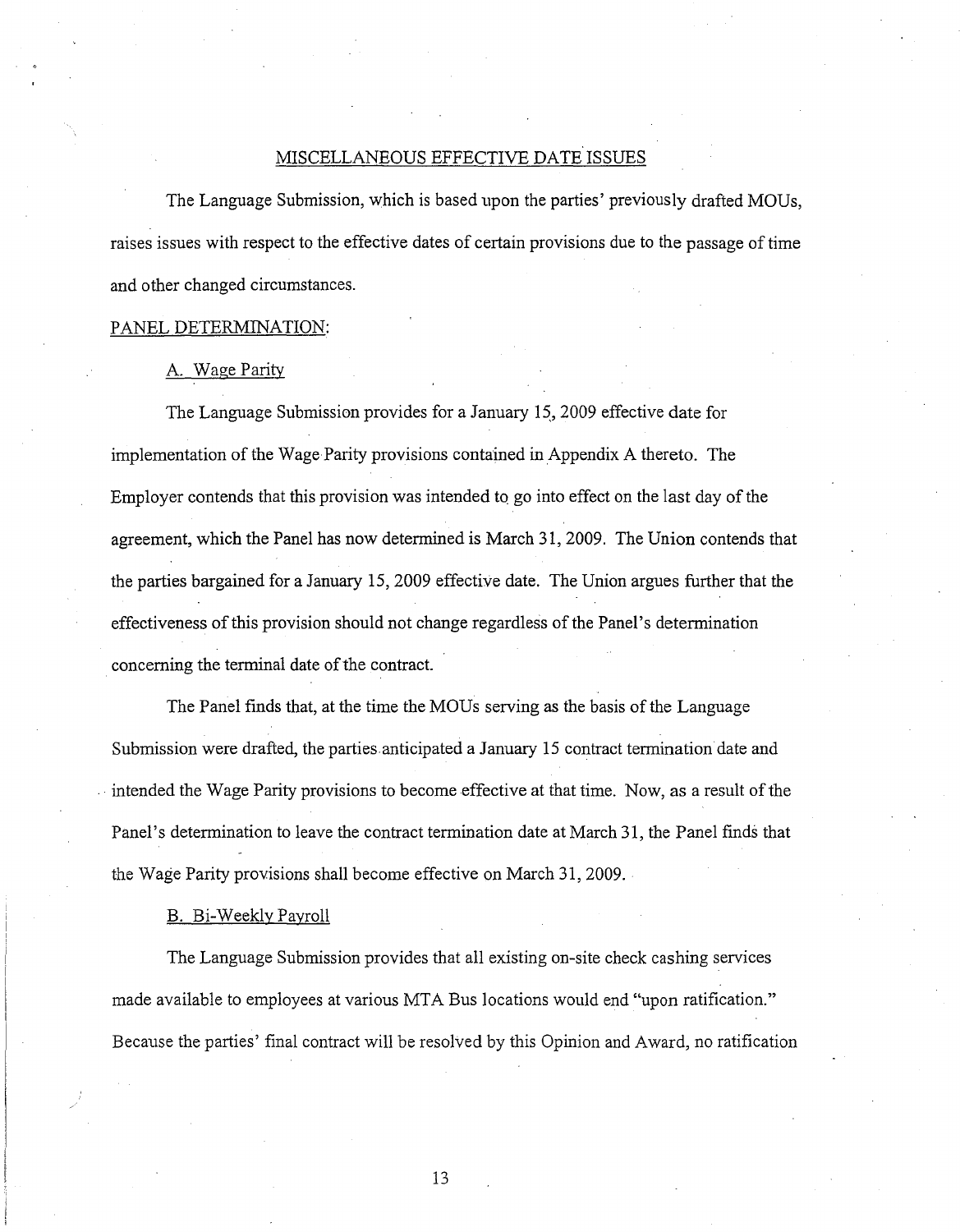will take place. Accordingly, the foregoing provision shall become effective upon issuance of this Opinion and Award.

Further, the Panel determines that the Union must notify the Employer, on or before October 1, 2009, as to whether the Employer must provide advance payment to every employee in connection with the transition week in its conversion to bi-weekly payroll.

#### C. Holidays and Personal Days

The Panel determines that the Holiday and Personal Days provisions of the Language Submission shall become effective in the calendar year 2010, rather than 2009, due to the passage of time since the preparation of the MOUs upon which the Language Submission is based. The third paragraph of the Holiday and Personal Days provision contained in Section 12 of Appendix B of the Language Submission pertaining to personal days for new employees during their first year of service shall become effective upon issuance of this Award rather than "upon full and final ratification" as provided therein.

#### D. Picks

The Language Submission, like the October and November 2008 MOUs, contains provisions describing the procedures under which "picks" by employees for assignments and vacations will be made. However, unlike the October and November 2008 MOUs, the Language Submission does not contain an effective date for the implementation ofthese provisions. The October and November 2008 MODs both provided that such employee picks would be implemented for 2009, "not later than the first Sunday in February." For subsequent years, the MOUs provided the picks would occur in January. The first Sunday in February 2009 has now passed, and the Panel takes notice that we are now rapidly approaching the summer vacation season. Accordingly, rather than disrupt scheduled vacation plans based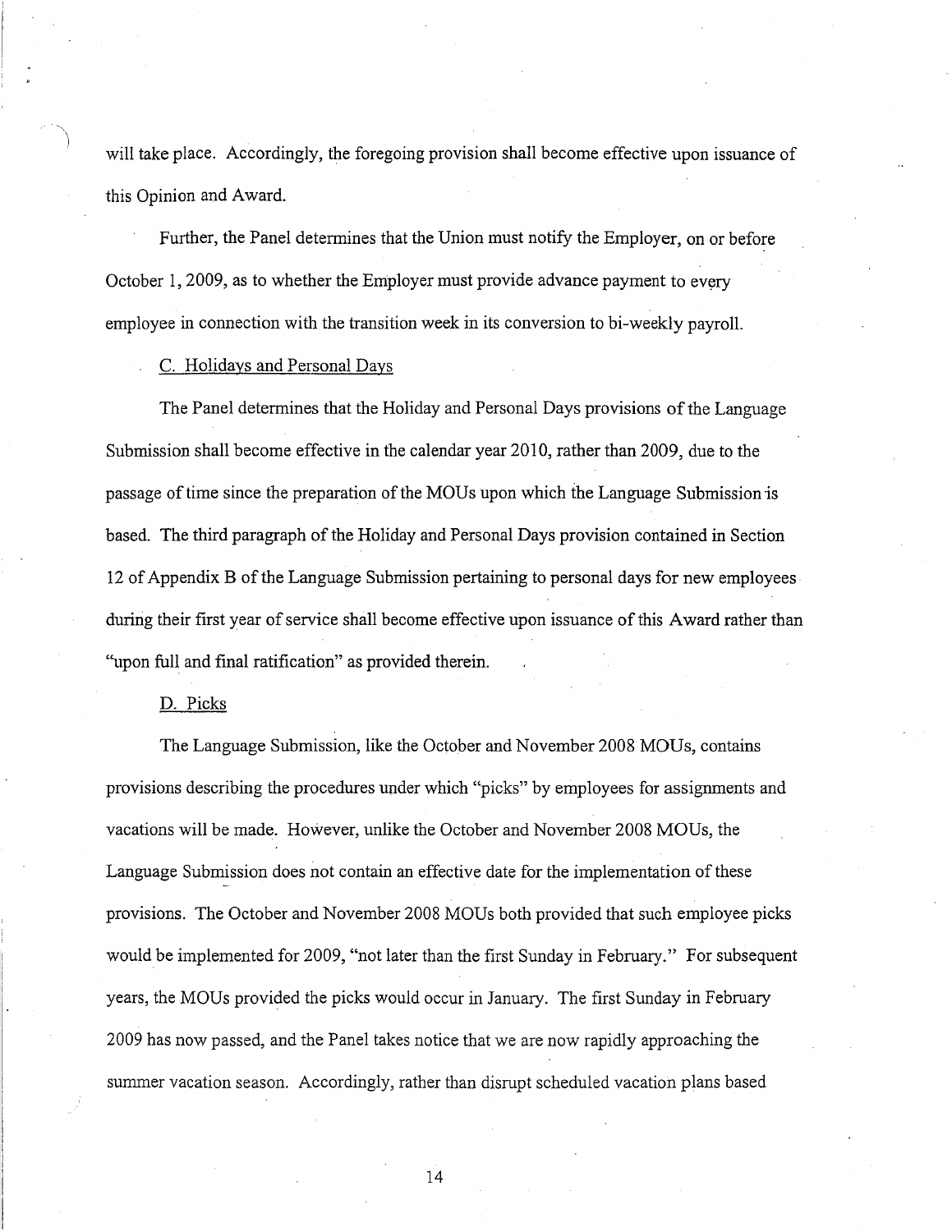upon existing vacation and personal day schedules, the Panel determines that the Pick ·provisions contained in Sections 13 and 14 ofAppendix B pertaining to vacation and personal days shall become effective for the calendar year20l0. However, because certain cost savings associated with the parties' previously agreed work rule changes cannot be realized unless and until new assignment picks ate conducted, the Panel detennines that assignment picks for 2009 shall be conducted as soon as reasonably practicable, but not earlier than September 14, 2009.

#### **AWARD**

On the questions that were before the Panel, the Panel determines as follows:

1. The cost of the TA/OA 2005-2009 CBA is 10.07%.

2. The cost of the parties' previously agreed pension benefit improvements is 4.02%. This valuation utilizes a 21-year amortization period for pension benefit improvements to be received by active employees upon retirement and a 10-year amortization period for pension benefit improvements immediately payable to current retirees. The cost for pension benefit improvements for active employees and post-takeover retirees is 2.55%, and the cost for pension benefit improvements for pre-takeover retirees is 1.47%. Each of the foregoing pension improvements shall become effective October 1, 2008.

3. The Panel declines to rule upon the Facility Maintainer issue because it is moot with .respect to the April 1,2006 through March 31, 2009 period covered by MTA Bus 1.

4. The MTA Bus I contract will cover the period April 1, 2006 through March 31, 2009.

5. The provision in the Language Submission requiring the Employer's contribution to the Training and Upgrading Fund and the Child Care Fund shall be deleted.

6. The parties' previously agreed wage increases shall be granted as follows: 3.0% effective April 1, 2006; 4.0% effective April 1, 2007; and 3.5% effective April 1, 2008. The wage increases shall be compounded and applicable to wage progression levels.

7. The Panel finds that the effective dates for the provisions of the Language Submission referred to below shall be as follows:

A. Wage Parity:

Wage Parity shall become effective on March 31, 2009.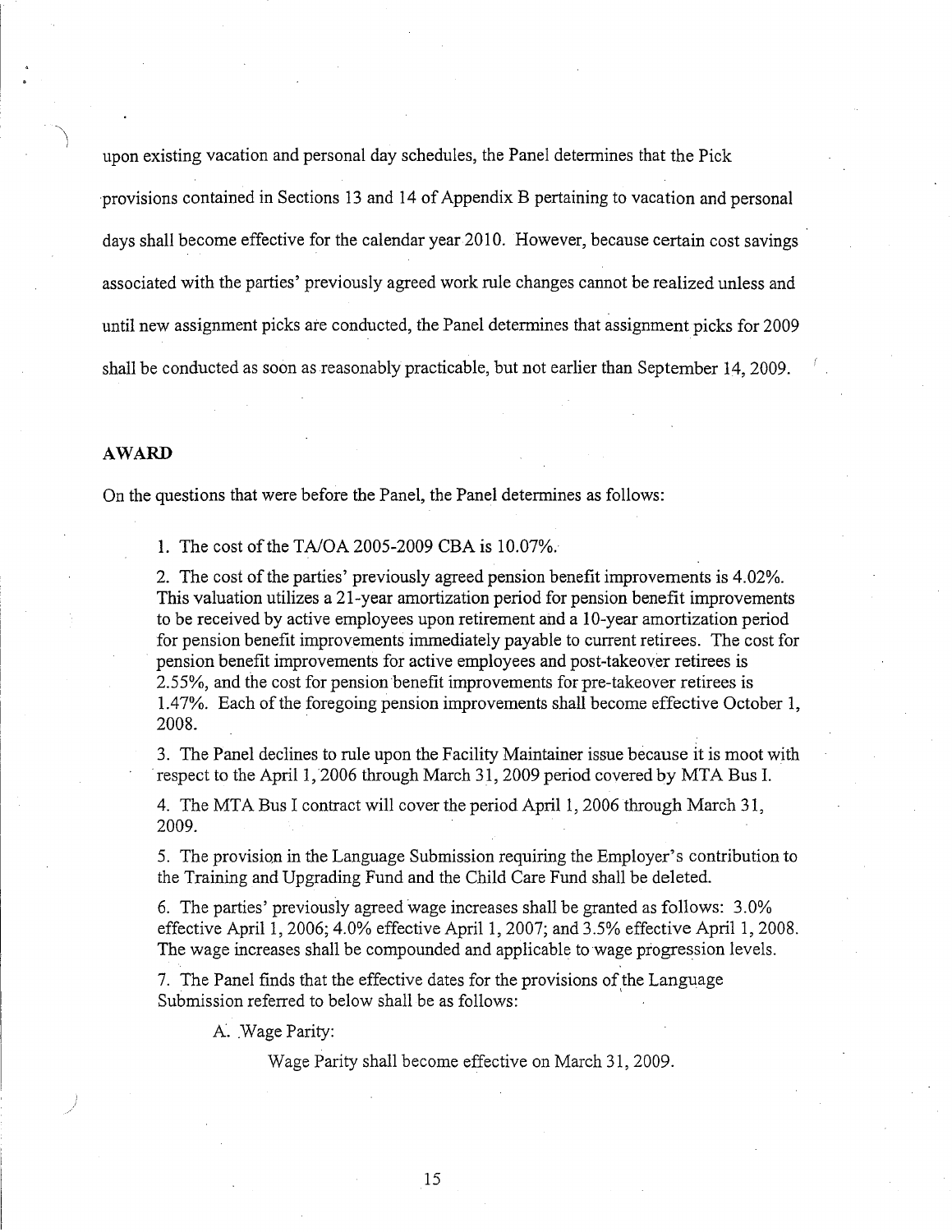B. Bi-Week1y Payroll:

1. On-site check cashing services provided at MTA Bus facilities shall end upon issuance of this Opinion and Award.

2. On or before October 1,2009, the Union must notify the Employer as to whether the Employer must provide advance payment to every employee in connection with the transition week in its conversion to biweekly payroll.

#### C. Holidays and Personal Days:

1. The new holiday schedule set forth the Language Submission, Appendix B, Section 12, shall become effective in the calendar year 2010.

2. The provision concerning personal days for new employees during their first year of service set forth in the Language Submission, Appendix B, Section 12, third paragraph, shall become effective upon issuance of this Opinion and Award.

D. Picks:

The Pick provisions contained in the Language Submission, Appendix B, Sections 13 and 14, pertaining to vacation and personal day picks, shall become effective in the calendar year 2010. Assignment picks shall be conducted as soon as reasonably practicable, but not earlier than September 14,2009.

8. The other material terms of the MTA Bus I contract shall be as provided in the Language Submission, but only to the extent consistent with this Opinion and Award.

This Award culminates MTA Bus I and requires the Employer to make retroactive payment of wages without unreasonable delay. '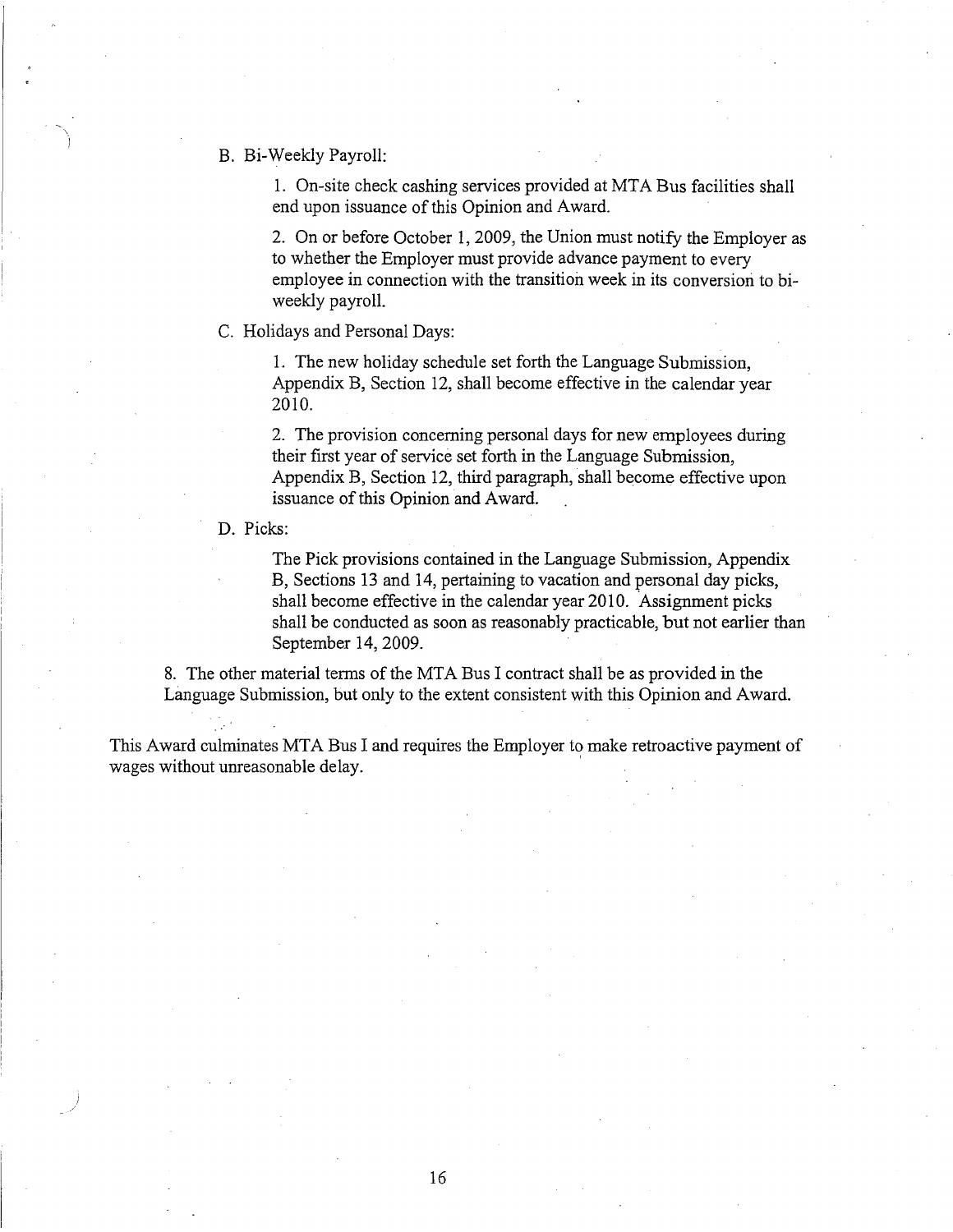The Panel shall retain jurisdiction to resolve any disagreements as to the meaning, interpretation or application of this Award. Either party may invoke that jurisdiction upon written notice to the Panel members.

Dated: June 9, 2009

John Zuccøtti) Chairman JJAA. Roger Toussaint, TWU Dall Forsythe, MT

## **ACKNO'wLEDGEMENT**

On this 9th day of June 2009, I, John Zuccotti, affirm, pursuant to Section 7507 of the Civil Practice Law and Rules of the State of New York, that I have executed and issued the foregoing as my Opinion and Award in the above matter.

in Zucco